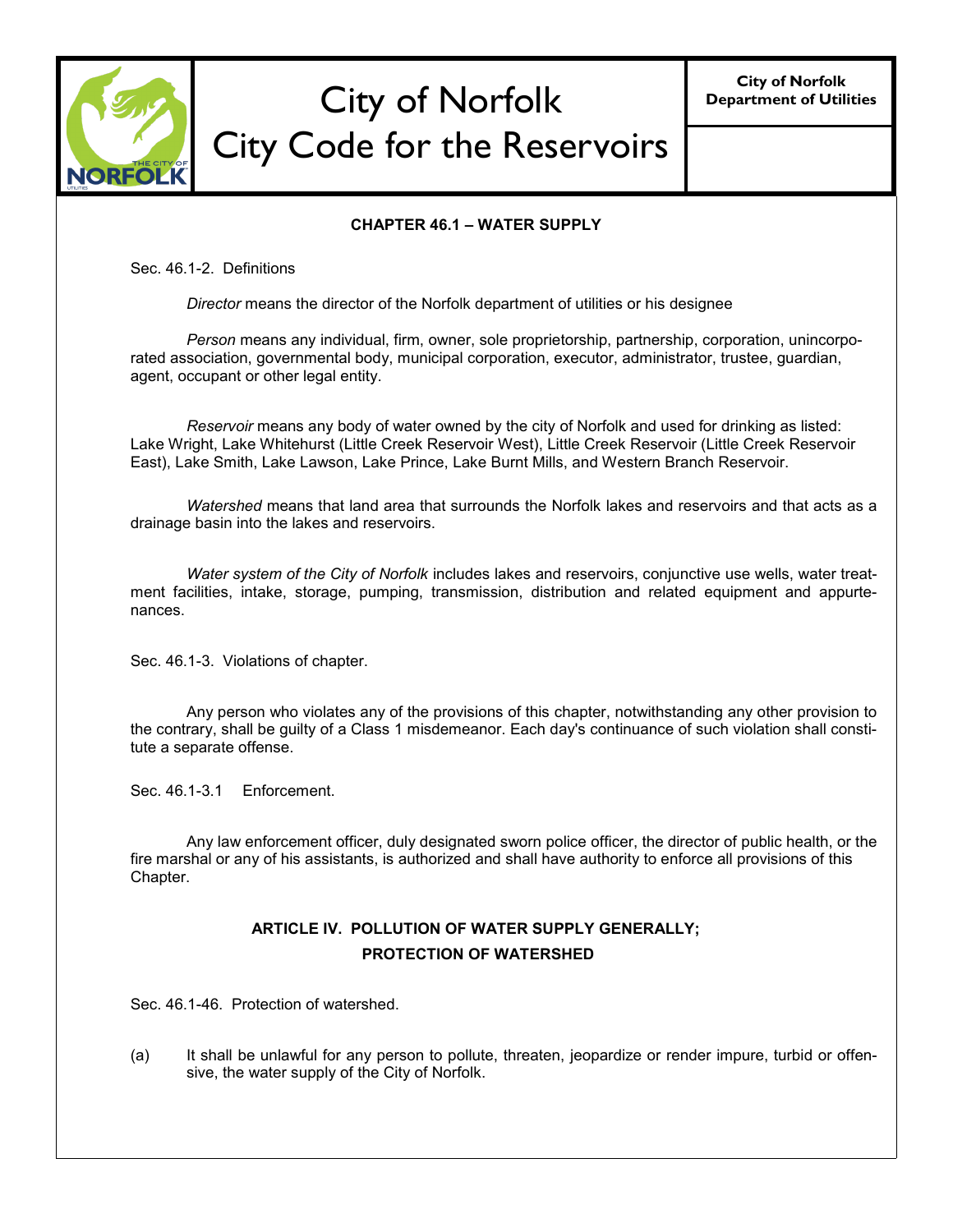- (b) No person shall put any filth, animal or vegetable matter, chips, compost, construction debris, shavings or any other substance or pollutant, whether solid or liquid, and whether buried or not, within the City of Norfolk's watershed property or place or dispose of any such substance in an area which drains into the watershed property or the lakes and reservoirs of the City of Norfolk.
- (c) It shall be unlawful for any person to construct any sewer, privy vault, cesspool, septic tank or facility for the containment or treatment of domestic and household waste on any part of the watersheds surrounding the water supply of the city, without first securing a permit from the director of utilities and the director of health.
- (d) The director of utilities shall have the right to develop and enforce policies and procedures for the protection of the city's water system lakes and reservoirs, including the Norfolk watershed property.

## **ARTICLE V. REGULATIONS APPLICABLE TO CITY-OWNED LAKES AND ADJOINING LAND**

Sec. 46.1-47. Compliance with state fishing and boating laws.

Any person fishing in any of the reservoirs owned by the city shall comply with the regulations set by the Virginia Department of Game and Inland Fisheries as well as the following City of Norfolk regulations.

Sec. 46.1-48. Permit required for boating on city-owned lakes.

No person shall be extended the privilege of boating, including canoeing on any of the city-owned reservoirs unless a boating permit is obtained for the boat or canoe and the following fees are paid therefor:

(1) Annual permits for privately owned boats beginning January 1, shall be issued for the period January first to December thirty-first of each year at the following charges:

| Sixty-two (62) years of age or over \$10.00 |  |
|---------------------------------------------|--|
|                                             |  |

- (2) Daily permits shall be issued for a 24 hours period at a cost of \$5.00.
- (b) The permit is nontransferable.
- (c) The director has the right to issue boat permits for law enforcement, special events, contractors and other situations as deemed appropriate.

(d) The city treasurer may establish substations in convenient locations and appoint agents for the issuance of boat permits and may require surety bonds from said agents for the faithful performance of their duties. Appointed agents shall be entitled to a One Dollar (\$1.00) handling fee per permit to be deducted from the cost of the fee imposed by section 46.1-48 in accordance with procedures established by the city treasurer.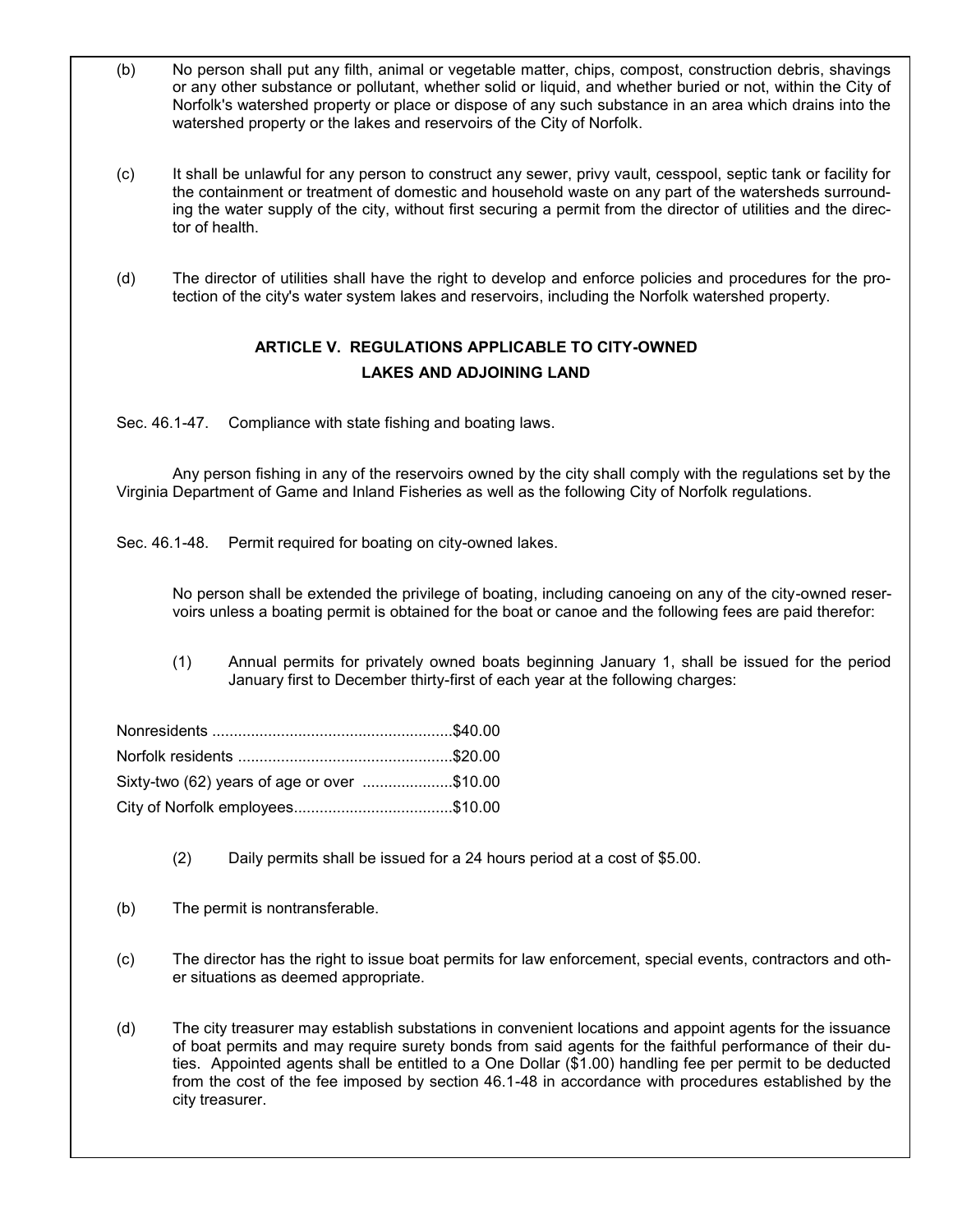Sec. 46.1-49. Boat identification tag.

- (a) A boat identification tag will be issued with each permit at no extra cost. The identification tag shall be securely attached to the left bow of the boat in plain view and easily recognizable. The number on the identification tag shall be stamped on the boat permit. Should an identification tag become mutilated so that its numbers cannot be read easily, it is to be removed and a new identification tag will be issued for a fee of one dollar (\$1.00). The boat owner will report a lost or stolen tag to the location where purchased.
- (b) Proof of legal ownership must be presented before an impounded boat will be released to any person claiming ownership.
- Sec. 46.1-50. Regulations applicable to city lakes and city-owned land adjoining city lakes.

Every permit issued pursuant to section 46.1-48, shall be subject to the following regulations which are hereby established for the use of all city reservoirs and city owned land adjoining such reservoirs:

- (1) All city reservoirs and adjacent city-owned property shall be open during hours designated by the director and posted at major entry points. No person shall go on any city reservoir or adjacent watershed property outside of posted hours unless he is a warden, law enforcement officer, member of a reserve unit or other authorized personnel.
- (2) No person shall use water skis, jet skis, surfboards, open bottom paddle boats, houseboats, tubes, rafts, inflatable boats or similar devices on any city reservoirs except as allowed by the director for non-recreational use.
- (3) Sailing is not permitted on any portion of the city reservoirs.
- (4) No person shall permit stagnant water to accumulate in such person's private boat on any city reservoirs.
- (5) No person shall carry or possess any firearms unless expressly authorized by the director in writing, or set off any firecrackers or other fireworks from any boat on any city reservoir or from any city-owned land adjoining any city reservoir.
- (6) No person shall swim in any city reservoirs without the permission of the director of utilities.
- (7) No person shall fish from any city-owned land adjoining any city reservoir, except on property designated therefor at the fishing stations unless otherwise authorized in writing by the director.
- (8) All boating and fishing shall be in compliance with the regulations set by local, state, and federal agencies having jurisdiction.
- (9) No person shall take any fish from any city reservoir except with rod, line and hooks baited with natural or artificial bait unless authorized by the director.
- (10) No person under the age of twelve (12) years shall operate any boat unless accompanied by an adult on any city reservoir.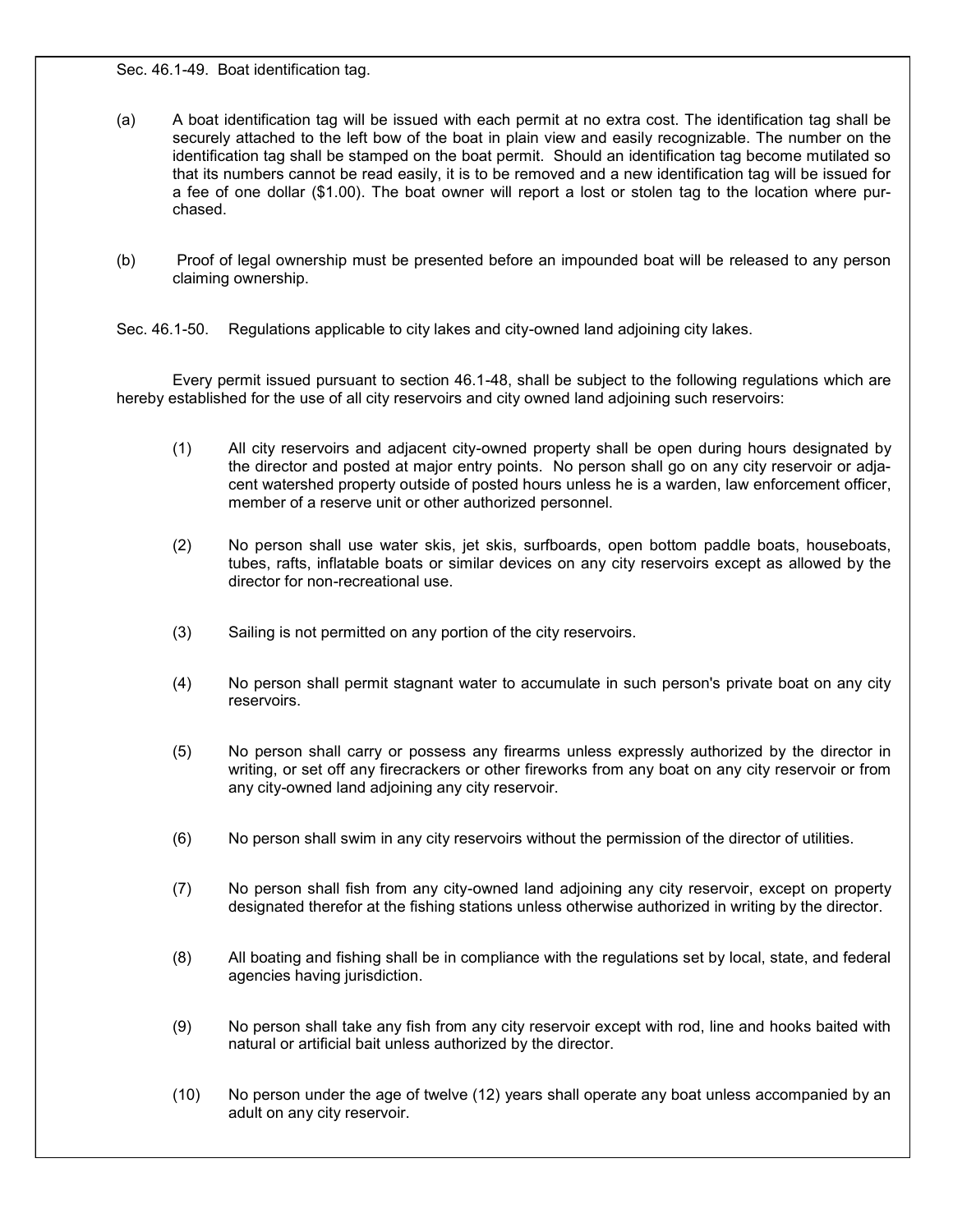- (11) No person shall use any boat having an operational outboard motor exceeding twelve (10) horsepower on any city reservoir. The director may grant exceptions for city departments, agencies and contractors.
- (12) Boats shall be launched only from designated launching areas on city reservoirs and at any other launching areas designated by the director of utilities.
- (13) All permits issued pursuant to this section must be produced for inspection when requested by any patrol officers or person of properly constituted authority.
- (14) Except as otherwise provided by law no person shall bring, possess, or drink any alcoholic beverage on the city reservoirs or on any city-owned land adjoining any city reservoir.
- (15) No person shall cause the disturbance of others through the use any sound amplification equipment or radio on the city reservoirs on any city-owned land adjoining any city reservoir.
- Sec. 46.1-51. Damage to or Removal of Trees or Shrubs.
- (a) It shall be unlawful for any person except an authorized employee or agent of the Department of Utilities to perform any of the following acts without first obtaining a permit from the director:
	- (1) Plant, prune, trim or remove any tree or portion thereof or damage, cut, tap, caulk, paint, attach any rope, wire, nail, sign or any manmade object to any tree or shrub, or dig a tunnel trench or otherwise excavate or place any dirt, rubble or debris within the drip line of any tree or shrub.
	- (2) Place any material of any sort, including, but not limited to, dirt, soil, rubble, concrete, bricks, wood, dredge spoil, asphalt, creosote timbers, logs, garbage, tires, organic wastes and other materials including herbicides and growth regulators that either prevent or hinders the establishment of vegetation or is detrimental to the environment beneath the drip line of any tree or shrub except as authorized by permit.
- (b) When a tree is removed, destroyed or damaged beyond recovery in violation of this section, the director may require that they be replaced on the basis of one tree with a minimum 2.5 inches in caliper for every 2.5 inches diameter of tree removed, destroyed or damaged. Failure to replace or replant as directed shall constitute a violation of this chapter.
- (c) Nothing in this section shall be construed to exempt any person from the requirements of obtaining any additional permits as required by law.

Sec. 46.1-52. Permit Revocation.

In the event of the violation of any of the foregoing regulations by any person holding a permit issued pursuant to this chapter, the director shall have the right, in addition to any other remedies herein provided or otherwise allowed by law, to revoke such permit and to deny such person access to the city reservoir and cityowned land adjoining any city reservoir for a period deemed appropriate.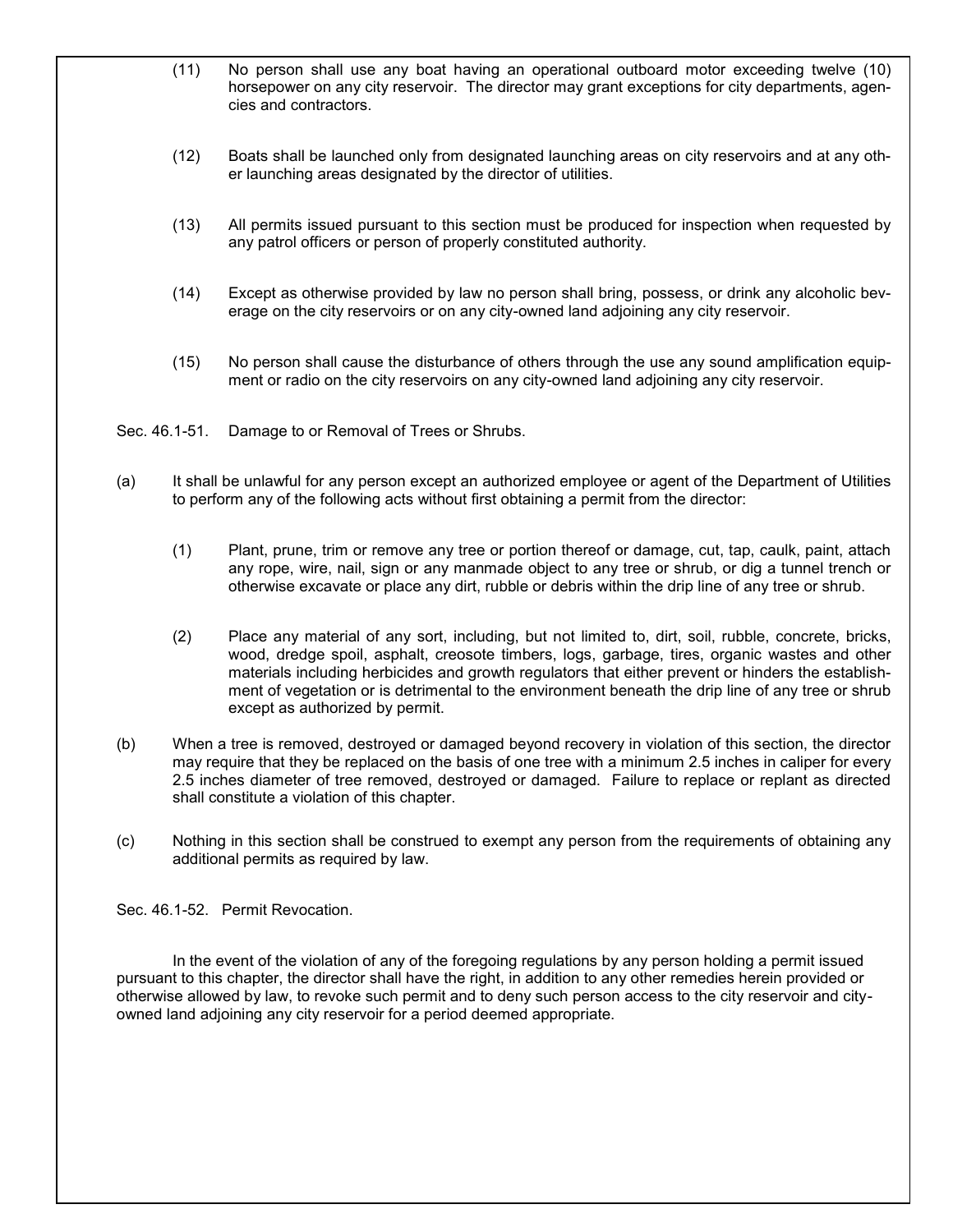#### **ARTICLE VII STRUCTURES ON RESERVOIRS**

Sec. 46.1-58. Permit required; prior permits validated.

- (a) The director is hereby authorized to issue permits authorizing the construction, maintenance and use of bulkheads and/or piers, fences, landings or similar structures made out into the waters of water supply reservoirs and adjacent property owned by the city from property adjacent to said waters owned by the city.
- (b) Persons who would otherwise be subject to this section holding permits issued by the director of community improvement prior to the adoption of this section, pursuant to article IV of chapter 54 of the Code of the City of Norfolk, 1958, as amended shall not be required to apply for permits pursuant to this section if such permits issued by the director of community improvement or any renewals thereof are in effect as of the effective date of this section.
- Sec. 46.1-59. Permit Exemption.

Permit requirements shall not apply to the city or any of its departments, and the City specifically reserves the right to use and improve its reservoir property as it deems proper.

- Sec. 46.1-60. Application for permit.
	- (a) Application for a permit shall be made in writing and shall set forth the proposed location of such structure and the purposes for which it is to be used, and shall be accompanied with plans and specifications for the construction thereof.
	- (b) No permit shall be issued unless the prescribed application with plans and specifications are approved by the director.
	- (c) The director shall approve, and provide public access to, standards for the type and characteristics of the materials from which such structures may be constructed, for the dimensions or ranges of dimensions thereof, for the placement of such structures with regard to the water line and any other relevant topographical features, and for any other aspects of such structures for which he deems standards necessary to preserve and protect the waters of the reservoir and/or the purity thereof. Such standards shall be mandatory upon all persons applying for permits, and shall have been set forth in documentary form on or before the effective date of this section. Documents for the construction of piers, bulkheads and similar structures shall be made available and shall set forth the standards for construction on the reservoirs.
- Sec. 46.1-61. Qualifications for issuance of permit.

Only those persons owning real property in fee simple adjacent to real property owned by the city upon which such structure is proposed to be located may be issued permits pursuant to this article*.* Any person making application for a permit shall state in writing as part of said application, that he meets all the requirements of this article.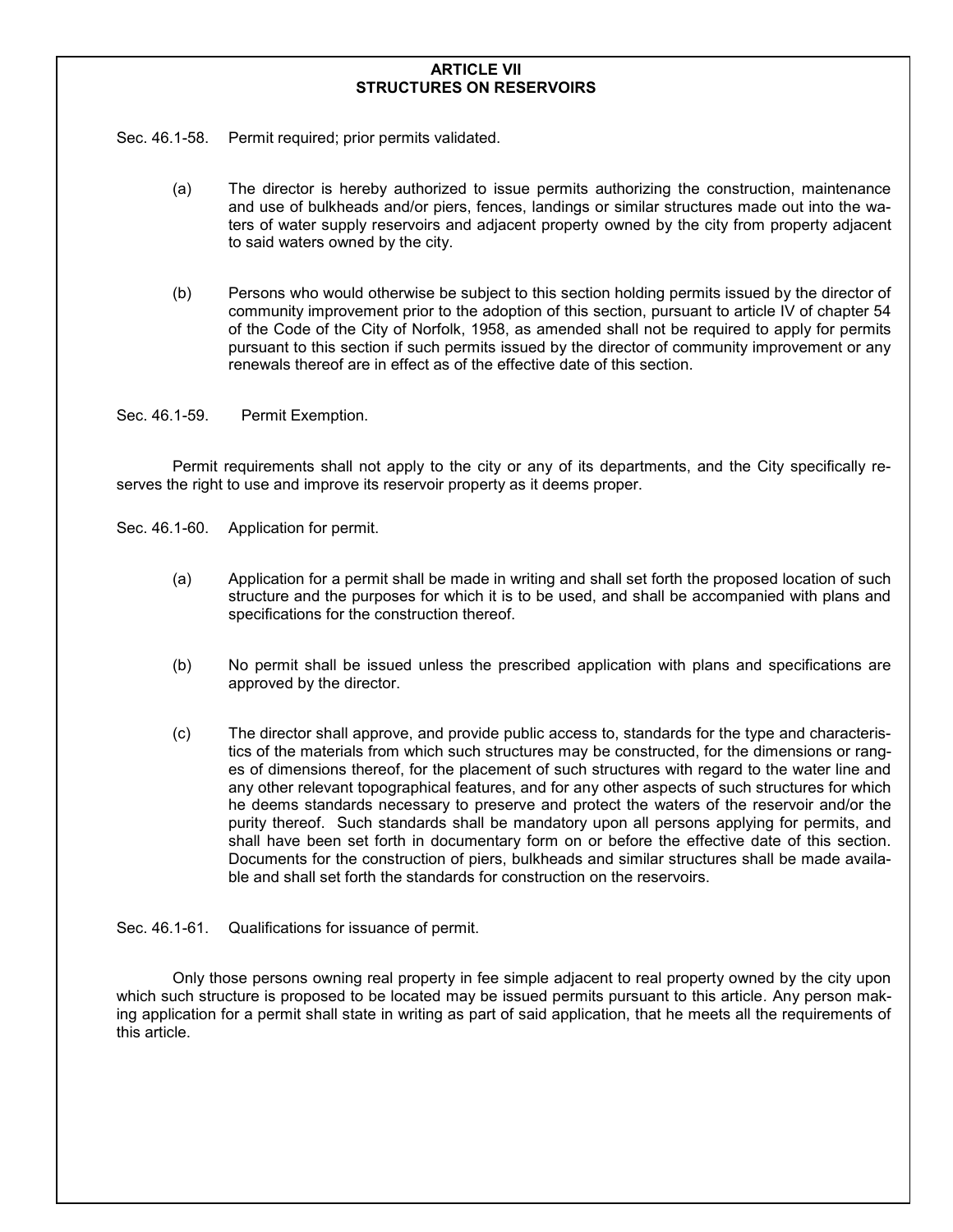Sec. 46.1-62. Insurance; hold-harmless agreement.

- (a) Issuance of a permit pursuant to this article shall be conditioned upon the person applying for and holding said permit obtaining, paying for and keeping in effect public liability insurance with the city as named insured, in the minimum amount of four hundred thousand dollars (\$400,000) per person injured and property damage per incident combined.
- (b) Any person applying for or holding a permit pursuant to this article shall agree in writing to hold and save the city harmless from any and all liability of whatsoever nature, and to indemnify the city against any loss whatsoever, incurred by reason of the existence or maintenance of the permitted structure.

Sec. 46.1-63. Permit dependent upon other permits.

The granting of any permit pursuant to this article shall be conditioned upon the applicant's obtaining all other applicable permits, licenses or permissions required by any local, state or federal government agency having jurisdiction. Failure to obtain all required permits, licenses or permissions shall constitute grounds for denial of a permit or revocation of the permit issued pursuant to this article*.*

Sec. 46.1-64. Revocation of Permit.

Any permit issued pursuant to this section may be revoked by the director at any time upon reasonable evidence satisfactory to him that any of the conditions of this article or of the standards have not been complied with or have been violated.

Sec. 46.1-65. Transferability.

No permit issued under the provisions of this article shall be transferable. However, subsequent purchasers of property having such permit shall be allowed to apply for a new permit if they do so within thirty (30) calendar days after purchase.

Sec. 46.1-66. Existing structures.

The owner of any existing bulkhead and/or pier, landing or similar structure for boats made out into the waters of city-owned water supply reservoirs from property adjacent to said water owned by the city, shall make application to the director for a permit as provided in this article. Upon such application, such structure shall be inspected by the director as to its suitability and compliance with the provisions of this article and the standards established pursuant to this article*.* If such structure is found to be suitable and in proper repair, a permit shall be issued therefor as provided in this article*.* If such structure is not found to be suitable and in proper repair, the owner thereof shall be notified in writing by certified mail, return receipt requested, as to what is to be done to make such structure comply with said standards and requirements of this article. If the matters required to be done, as set forth in said written notification, have not been accomplished and completed within sixty (60) days after the date such notification is mailed to said owner at the address given on said application, the director shall cause such structure to be removed at the cost and expense of the said owner. Ten (10) days prior to the removal of such structure as aforesaid, the director shall post a notice upon such structure that it will be removed and demolished at the expense of the owner upon the date to be stated in the notice. If for any reason the notice cannot be posted upon such structure, the director shall cause such notice to be mailed to the owner at his last known address by certified mail, return receipt requested.